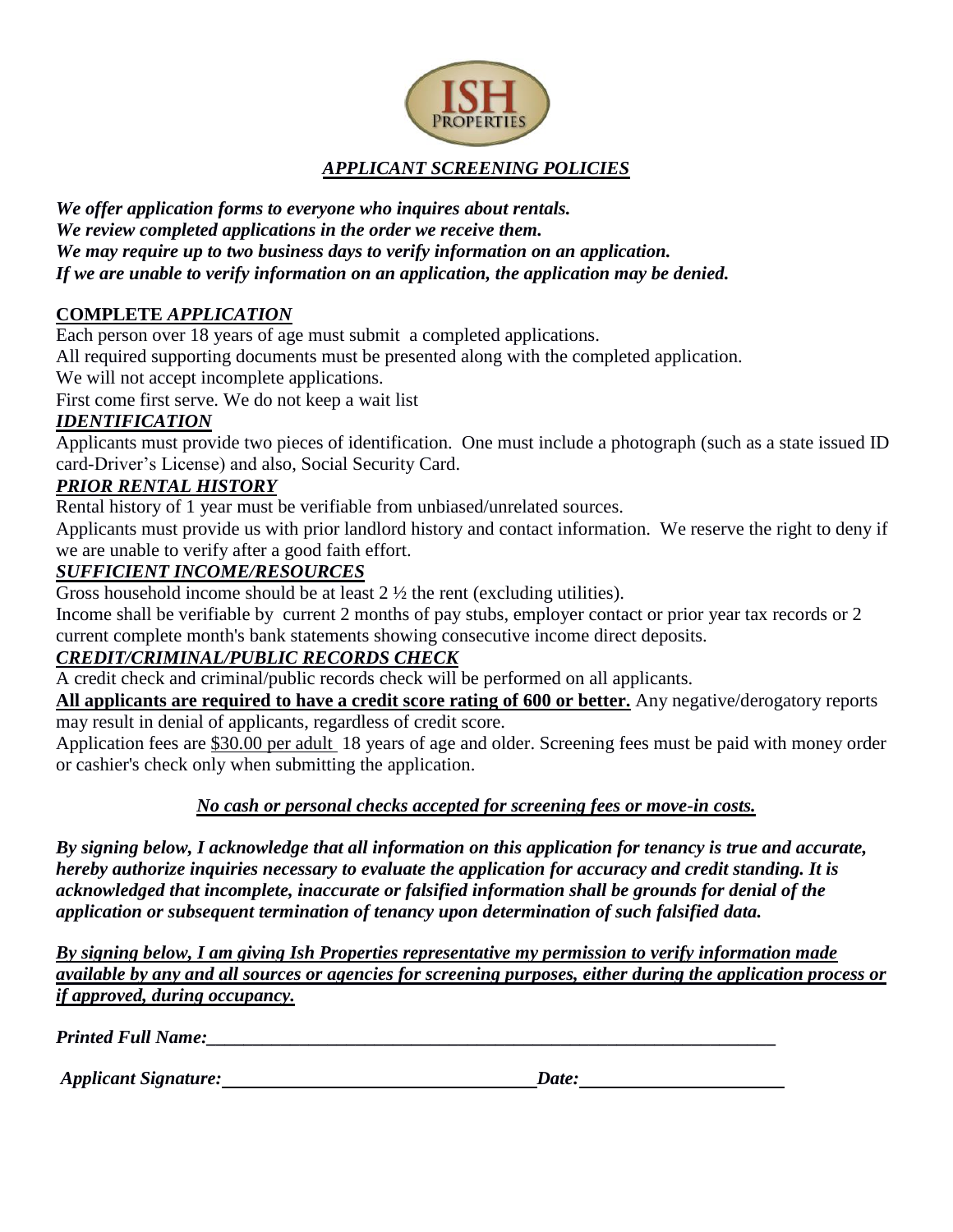

 *Pine Creek Estates Watercress High Oaks Medford, OR. 97501 Medford, OR. 97504 Medford, OR. 97501*

*3282-3340 S. Pacific Hwy 1175-1185 Siskiyou Blvd. 23-27 Hamilton*

*Ish Ranch Estates, LLC Allen Ranch Estates, LLC 701 Western Ave. #109 1893 SW Hungry Hill Drive Medford, OR 97501 Grants Pass, OR 97527*

*A screening fee of \$30.00 is required before we will process your rental application including any person 18 or older. Application screening fees will not be applied towards rents or deposits, and will not be returned even if your application is not approved. The \$30.00 screening fee must be paid by money order or cashier's check only.*

> *NO cash or personal checks accepted.* **Application must be presented in person, along with all required associated documents.**

*Date of application:\_\_\_\_\_\_\_\_\_\_\_\_\_\_\_\_\_ Anticipated move in date:\_\_\_\_\_\_\_\_\_\_\_\_\_\_\_\_\_\_\_\_\_\_ Which Property are you applying for:\_\_\_\_\_\_\_\_\_\_\_\_\_\_\_\_\_\_\_\_\_\_\_\_\_\_\_\_\_\_\_\_\_\_\_\_\_\_\_\_\_\_\_\_\_\_*

#### *Please Print Legibly In Ink*

| <b>Rental History:</b>                                                                                |  |  |  |  |
|-------------------------------------------------------------------------------------------------------|--|--|--|--|
|                                                                                                       |  |  |  |  |
|                                                                                                       |  |  |  |  |
|                                                                                                       |  |  |  |  |
|                                                                                                       |  |  |  |  |
|                                                                                                       |  |  |  |  |
|                                                                                                       |  |  |  |  |
| PreviousAddress: City: City: State: Zip: Zip:                                                         |  |  |  |  |
| Rent Amount: \$______________________How long:______________From:_____________To: ___________________ |  |  |  |  |
| <b>Employment History:</b>                                                                            |  |  |  |  |
|                                                                                                       |  |  |  |  |
|                                                                                                       |  |  |  |  |
|                                                                                                       |  |  |  |  |
|                                                                                                       |  |  |  |  |
|                                                                                                       |  |  |  |  |
|                                                                                                       |  |  |  |  |
|                                                                                                       |  |  |  |  |
| Amount per month: (before taxes) \$                                                                   |  |  |  |  |